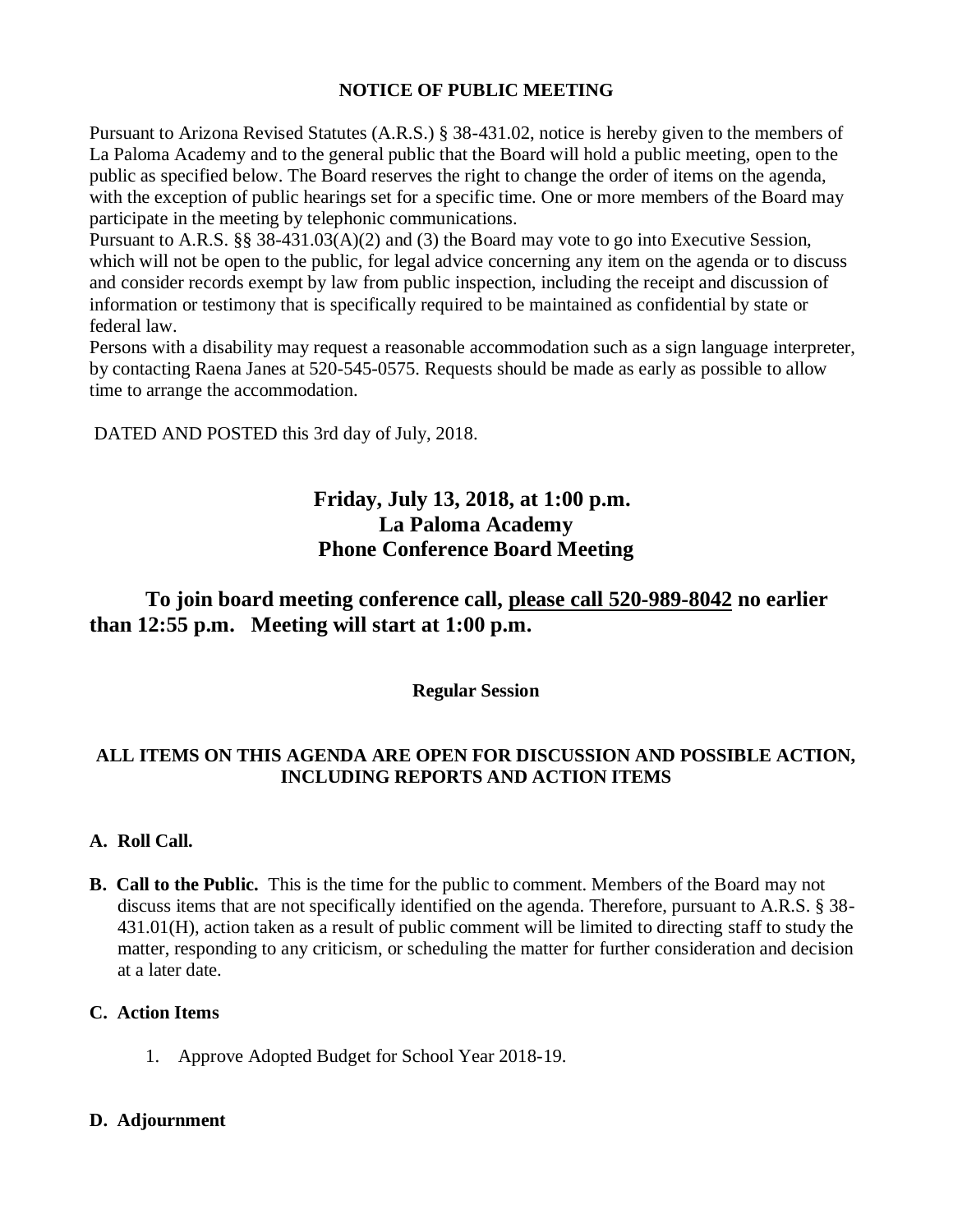### **FY 2019 SUMMARY OF CHARTER SCHOOL PROPOSED BUDGET**

### CTDS Number 108709000

| 1000 SCHOOLWIDE PROJECT                             | <b>Totals</b> |                    | $\frac{9}{6}$ |                                                                                                    |                               |                    |                    |           |  |  |
|-----------------------------------------------------|---------------|--------------------|---------------|----------------------------------------------------------------------------------------------------|-------------------------------|--------------------|--------------------|-----------|--|--|
|                                                     | Prior Year    | <b>Budget Year</b> | Increase/     | The budget of Arizona Community Development Coproration (d.b.a. La Paloma Academy) for fiscal year |                               |                    |                    |           |  |  |
| 100 Regular Education                               | 2018          | 2019               | Decrease      | 2019 was officially proposed by the Governing Board on July 03, 2018. The complete budget may be   |                               |                    |                    |           |  |  |
| 1000 Instruction                                    | 4,610,700     | 5,235,225          | 13.5%         | reviewed by contacting William Rubasch at (520) 721-4205 or wrubasch@arizonacharterschools.org.    |                               |                    |                    |           |  |  |
| <b>Support Services</b>                             |               |                    |               |                                                                                                    |                               |                    |                    |           |  |  |
| 2100 Students                                       | 967,450       | 1,087,100          | 12.4%         |                                                                                                    |                               |                    |                    |           |  |  |
| 2200 Instruction                                    | 32.200        | 34,150             | 6.1%          |                                                                                                    |                               | Totals             |                    | $\%$      |  |  |
| 2300 General Administration                         | 606,595       | 616,070            | 1.6%          | <b>SPECIAL EDUCATION PROGRAMS</b>                                                                  |                               | Prior Year         | <b>Budget Year</b> | Increase/ |  |  |
| 2400 School Administration                          | 1,072,700     | 1,142,125          | 6.5%          |                                                                                                    |                               | 2018               | 2019               | Decrease  |  |  |
| 2500 Central Services                               | 257,355       | 208,400            | $-19.0%$      | <b>Total All Disability Classifications</b>                                                        |                               | 433,425            | 452,250            | 4.3%      |  |  |
| 2600 Operation & Maintenance of Plant               | 1,054,500     | 912,575            | $-13.5%$      | <b>Gifted Education</b>                                                                            |                               | $\Omega$           | $\Omega$           |           |  |  |
| 2900 Other Support Services                         | $\Omega$      | $\Omega$           |               | <b>ELL Incremental Costs</b>                                                                       |                               | $\mathbf 0$        | 0                  |           |  |  |
| 3000 Operation of Noninstructional Services         | 16,250        | 27,000             | 66.2%         | <b>ELL Compensatory Instruction</b>                                                                |                               | $\Omega$           | $\Omega$           |           |  |  |
| 4000 Facilities Acquisition & Construction          | $\Omega$      | $\Omega$           |               | Remedial Education                                                                                 |                               | $\Omega$           | $\Omega$           |           |  |  |
| 5000 Debt Service                                   | 1,065,250     | 838,400            | $-21.3%$      | Vocational and Technological Ed.                                                                   |                               | $\Omega$           | 0                  |           |  |  |
| 610 School-Sponsored Cocurricular Activities        | $\Omega$      | $\mathbf 0$        |               | Career Education                                                                                   |                               | $\Omega$           | $\Omega$           |           |  |  |
| 620 School-Sponsored Athletics                      | $\Omega$      | $\mathbf 0$        |               | <b>Total</b>                                                                                       | 433.425<br>452,250            |                    |                    |           |  |  |
| 630, 700, 800, 900 Other Programs                   | $\Omega$      | $\overline{0}$     |               |                                                                                                    |                               |                    |                    |           |  |  |
| <b>Reqular Education Subtotal</b>                   | 9,683,000     | 10,101,045         | 4.3%          |                                                                                                    | <b>EXPENSES BY PROJECT</b>    |                    |                    |           |  |  |
| 200 Special Education                               |               |                    |               |                                                                                                    |                               | Totals             | %                  |           |  |  |
| 1000 Instruction                                    | 301,050       | 321,900            | 6.9%          |                                                                                                    | <b>Prior Year</b>             | <b>Budget Year</b> | Increase/          |           |  |  |
| <b>Support Services</b>                             |               |                    |               |                                                                                                    | 2018                          | 2019               | Decrease           |           |  |  |
| 2100 Students                                       | 127,750       | 127,025            | $-0.6%$       | Schoolwide                                                                                         | 10,613,695                    | 10,882,890         | 2.5%               |           |  |  |
| 2200 Instruction                                    | 2,000         | 2,150              | 7.5%          | <b>Classroom Site Projects</b>                                                                     | 744,128                       | 833,225            | 12.0%              |           |  |  |
| 2300 General Administration                         | 1.100         | 1.175              | 6.8%          | Instructional Improvement                                                                          | 68.735                        | 69,250             | 0.7%               |           |  |  |
| 2400 School Administration                          | 1,525         | 0                  | $-100.0%$     | <b>ELL Structured English Immersion</b>                                                            | $\mathbf 0$                   | $\mathbf 0$        |                    |           |  |  |
| 2500 Central Services                               | $\mathbf 0$   | $\mathbf 0$        |               | <b>ELL Compensatory Instruction</b>                                                                | $\Omega$                      | $\Omega$           |                    |           |  |  |
| 2600 Operation & Maintenance of Plant               | $\mathbf 0$   | $\mathbf 0$        |               | <b>Federal Projects</b>                                                                            | 1,951,900                     | 2,014,125          | 3.2%               |           |  |  |
| 2900 Other Support Services                         | $\mathbf 0$   | $\overline{0}$     |               | <b>State Projects</b>                                                                              | 0                             | $\mathbf 0$        |                    |           |  |  |
| 3000 Operation of Noninstructional Services         | $\mathbf 0$   | $\mathbf 0$        |               | Capital Acquisitions                                                                               | $\mathbf{0}$                  | $\Omega$           |                    |           |  |  |
| 4000 Facilities Acquisition & Construction          | $\Omega$      | $\overline{0}$     |               | <b>Total Expenses</b>                                                                              | 13,378,458                    | 13,799,490         | 3.1%               |           |  |  |
| 5000 Debt Service                                   | $\Omega$      | $\overline{0}$     |               |                                                                                                    |                               |                    |                    |           |  |  |
| 306pGpediadEddDisabSittotottele 8 PL 103-382 Add-On | 433,425       | 452,250            | 4.3%          |                                                                                                    | <b>AVERAGE TEACHER SALARY</b> |                    |                    |           |  |  |
| 400 Pupil Transportation                            | 193,400       | 198,910            | 2.8%          | Average salary of all teachers employed in the budget year 2019                                    |                               |                    | 38,254             |           |  |  |
| 530 Dropout Prevention Programs                     | $\Omega$      | $\Omega$           |               | Average salary of all teachers employed in the prior year 2018                                     |                               |                    | 34,999             |           |  |  |
| 540 Joint Career & Tech. Ed. & Voc. Ed. Center      | $\Omega$      | $\Omega$           |               | Increase in average teacher salary from the prior year 2018                                        |                               |                    | 3,255              |           |  |  |
| 550 K-3 Reading                                     | 303.870       | 130,685            | $-57.0%$      | Percentage increase                                                                                |                               |                    | 9.3%               |           |  |  |
| Total                                               | 10,613,695    | 10,882,890         | 2.5%          |                                                                                                    |                               |                    |                    |           |  |  |

| 2200 Instruction                           | 32.200    | 34.150    | 6.1%      |                                      | Totals     |                    |           |
|--------------------------------------------|-----------|-----------|-----------|--------------------------------------|------------|--------------------|-----------|
| 2300 General Administration                | 606.595   | 616,070   | 1.6%      | <b>SPECIAL EDUCATION PROGRAMS</b>    | Prior Year | <b>Budget Year</b> | Increase/ |
| 2400 School Administration                 | .072.700  | 1.142.125 | 6.5%      |                                      | 2018       | 2019               | Decrease  |
| 2500 Central Services                      | 257.355   | 208,400   | $-19.0\%$ | Total All Disability Classifications | 433.425    | 452.250            | 4.3%      |
| 2600 Operation & Maintenance of Plant      | 1.054.500 | 912.575   | $-13.5%$  | <b>IGifted Education</b>             |            |                    |           |
| 2900 Other Support Services                |           |           |           | <b>IELL Incremental Costs</b>        |            |                    |           |
| 000 Operation of Noninstructional Services | 16.250    | 27.000    | 66.2%     | <b>IELL Compensatory Instruction</b> |            |                    |           |
| 000 Facilities Acquisition & Construction  |           |           |           | Remedial Education                   |            |                    |           |
| 000 Debt Service                           | 1.065.250 | 838.400   | $-21.3%$  | Vocational and Technological Ed.     |            |                    |           |
| School-Sponsored Cocurricular Activities   |           |           |           | ICareer Education                    |            |                    |           |
| School-Sponsored Athletics                 |           |           |           | Total                                | 433.425    | 452.250            | 4.3%      |

|                                         | <b>EXPENSES BY PROJECT</b> |                    |           |  |  |  |  |  |  |
|-----------------------------------------|----------------------------|--------------------|-----------|--|--|--|--|--|--|
|                                         | Totals                     |                    |           |  |  |  |  |  |  |
|                                         | Prior Year                 | <b>Budget Year</b> | Increase/ |  |  |  |  |  |  |
|                                         | 2018                       | 2019               | Decrease  |  |  |  |  |  |  |
| Schoolwide                              | 10,613,695                 | 10,882,890         | 2.5%      |  |  |  |  |  |  |
| <b>Classroom Site Projects</b>          | 744,128                    | 833,225            | 12.0%     |  |  |  |  |  |  |
| Instructional Improvement               | 68,735                     | 69.250             | 0.7%      |  |  |  |  |  |  |
| <b>ELL Structured English Immersion</b> |                            | 0                  |           |  |  |  |  |  |  |
| <b>ELL Compensatory Instruction</b>     | O                          | 0                  |           |  |  |  |  |  |  |
| <b>Federal Projects</b>                 | 1,951,900                  | 2,014,125          | 3.2%      |  |  |  |  |  |  |
| <b>State Projects</b>                   | 0                          | 0                  |           |  |  |  |  |  |  |
| <b>Capital Acquisitions</b>             | 0                          | 0                  |           |  |  |  |  |  |  |
| <b>Total Expenses</b>                   | 13,378,458                 | 13.799.490         | 3.1%      |  |  |  |  |  |  |

| <b>AVERAGE TEACHER SALARY</b>                                   |        |
|-----------------------------------------------------------------|--------|
| Average salary of all teachers employed in the budget year 2019 | 38.254 |
| Average salary of all teachers employed in the prior year 2018  | 34.999 |
| Increase in average teacher salary from the prior year 2018     | 3.255  |
| Percentage increase                                             | 9.3%   |

Comments on Average Salary Calculation (Optional):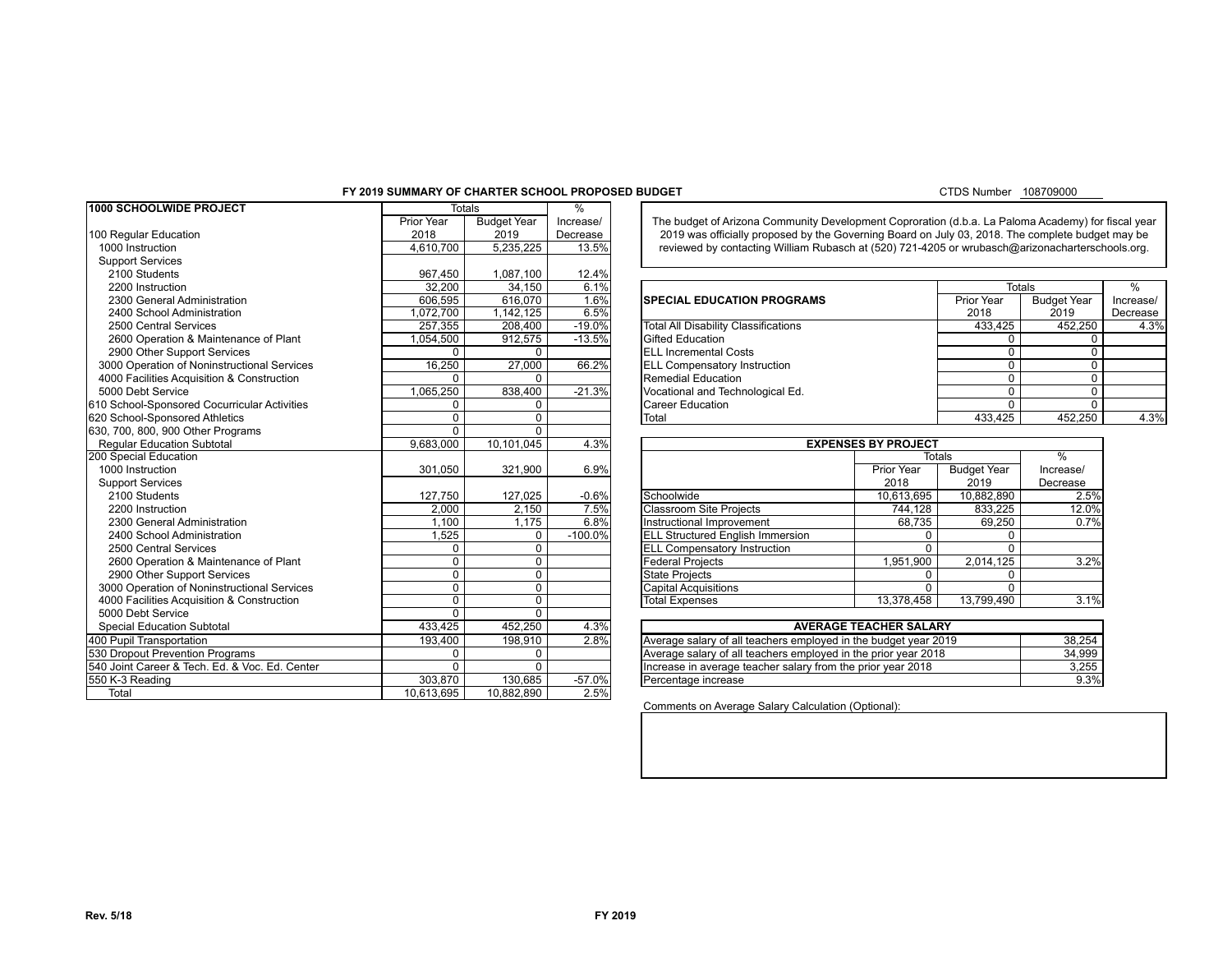| <b>CHARTER SCHOOL</b> |                                | Arizona Community Development Coproration                                                       | <b>COUNTY</b>                                                                                                                                                                                                               | Pima                         |                                | <b>CTDS NUMBER</b>                                        | 108709000                          |
|-----------------------|--------------------------------|-------------------------------------------------------------------------------------------------|-----------------------------------------------------------------------------------------------------------------------------------------------------------------------------------------------------------------------------|------------------------------|--------------------------------|-----------------------------------------------------------|------------------------------------|
|                       | La Paloma Academy              | <b>Charter Name</b>                                                                             |                                                                                                                                                                                                                             |                              |                                |                                                           |                                    |
|                       |                                | d.b.a. (as applicable)                                                                          |                                                                                                                                                                                                                             |                              |                                |                                                           |                                    |
|                       |                                | FY 2019                                                                                         | 1. TOTAL BUDGETED REVENUES FOR FISCAL YEAR 2018                                                                                                                                                                             |                              |                                |                                                           | 14,574,537                         |
|                       |                                | <b>STATE OF ARIZONA</b>                                                                         | 2. ESTIMATED REVENUES BY SOURCE FOR FISCAL YEAR 2019                                                                                                                                                                        |                              |                                |                                                           |                                    |
|                       |                                | <b>CHARTER SCHOOL ANNUAL BUDGET</b>                                                             |                                                                                                                                                                                                                             |                              | Local<br>Intermediate<br>State | 1000<br>2000<br>3000                                      | 315,250<br>13,129,355              |
|                       | Adopted                        |                                                                                                 |                                                                                                                                                                                                                             |                              | Federal                        | 4000                                                      | 2,014,125                          |
|                       |                                | Version                                                                                         |                                                                                                                                                                                                                             |                              | <b>TOTAL</b>                   |                                                           | 15,458,730                         |
|                       |                                | BY THE GOVERNING BOARD                                                                          | Charter School Contact Employee:<br>Telephone:                                                                                                                                                                              | (520) 721-4205               |                                | William Rubasch<br>Email: wrubasch@arizonacharterschools. |                                    |
|                       | Proposed<br>Adopted<br>Revised | We hereby certify that the Budget for the School Year 2019 was<br>July 3, 2018<br>July 13, 2018 | The FY 2019 budget file for the version described at left will be uploaded<br>via the Common Logon on ADE's website by                                                                                                      |                              |                                | July 15, 2018                                             | Type the Date as MM/DD/YYYY        |
|                       |                                | Date                                                                                            |                                                                                                                                                                                                                             | School Official Signature    |                                |                                                           | School Official Signature          |
|                       |                                |                                                                                                 | William Rubasch                                                                                                                                                                                                             | School Official (Typed Name) |                                | Jaquelyn Trujillo-Watins                                  | School Official (Typed Name)       |
|                       |                                |                                                                                                 | AVERAGE TEACHER SALARY (A.R.S. §15-189.05), as added by Laws 2018, Ch. 285, §3                                                                                                                                              |                              |                                |                                                           |                                    |
|                       |                                |                                                                                                 | 1. Average salary of all teachers employed in budget year 2019<br>2. Average salary of all teachers employed in prior year 2018<br>3. Increase in average teacher salary from the prior year 2018<br>4. Percentage increase |                              |                                |                                                           | 40,856<br>34,999<br>5,857<br>16.7% |
|                       |                                |                                                                                                 | Comments on Average Salary Calculation (Optional):                                                                                                                                                                          |                              |                                |                                                           |                                    |
|                       |                                |                                                                                                 |                                                                                                                                                                                                                             |                              |                                |                                                           |                                    |
|                       |                                |                                                                                                 |                                                                                                                                                                                                                             |                              |                                |                                                           |                                    |
|                       | <b>SIGNED</b>                  | <b>TITLE</b>                                                                                    |                                                                                                                                                                                                                             |                              |                                |                                                           |                                    |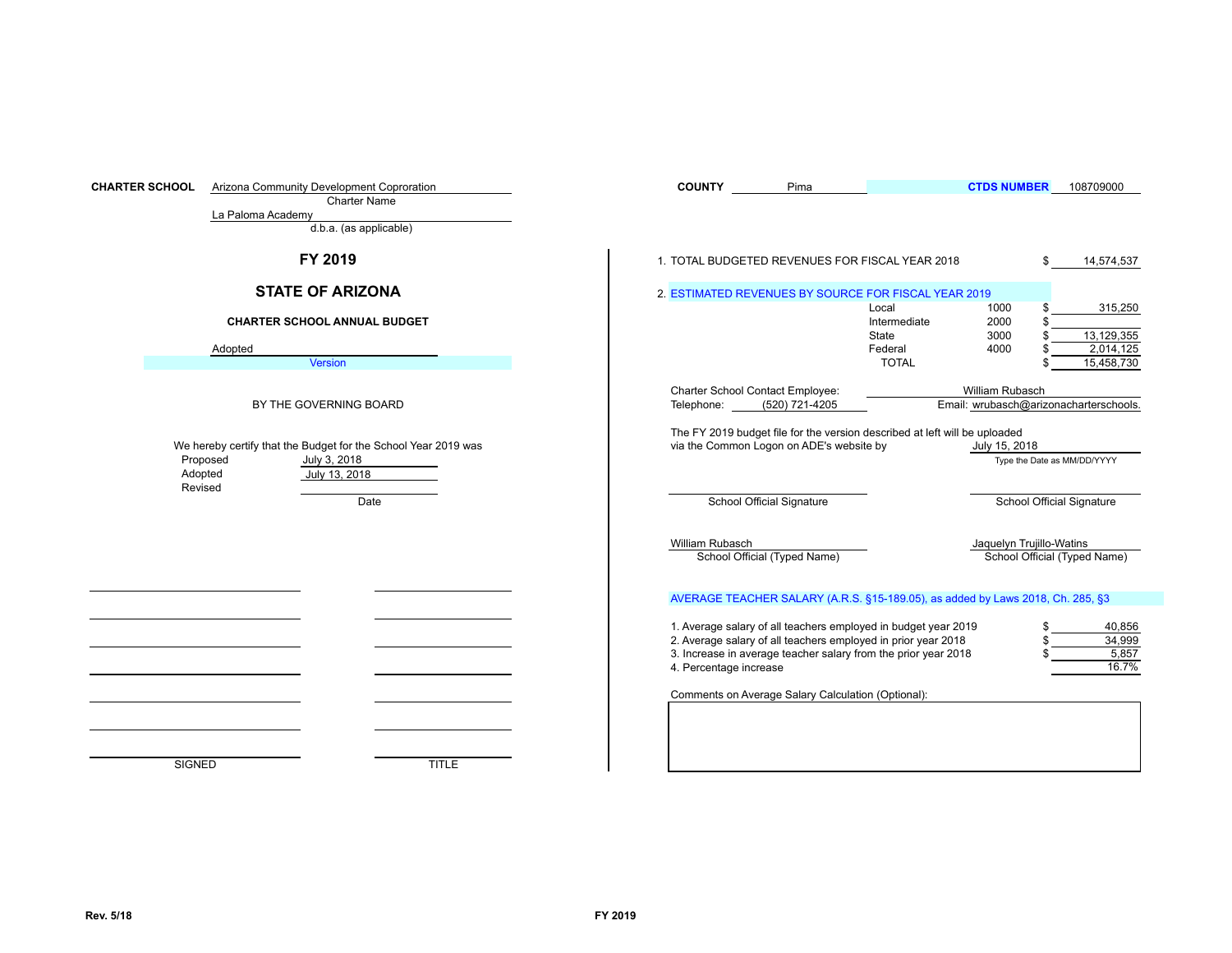#### CHARTER SCHOOL Arizona Community Development Coproration and the community Development Coproration of the control of the country Pima CTDS NUMBER 108709000

**CHARTER CONTACT INFORMATION**

|                                               | Prefix | <b>First Name</b>           | Last Name              | Suffix | <b>Email Address</b>                  | <b>Telephone Number</b> |
|-----------------------------------------------|--------|-----------------------------|------------------------|--------|---------------------------------------|-------------------------|
| <b>Charter Representative</b>                 |        | <b>IRaena</b>               | Janes                  |        | ri@arizonacharterschools.org          | 520-545-0575            |
| <b>Charter Representative</b>                 |        | <b>IRaena</b>               | Janes                  |        | ri@arizonacharterschools.org          | 520-545-0575            |
| Executive Assistant to Charter Representative |        | <b>Raena</b>                | Janes                  |        | ri@arizonacharterschools.org          | 520-545-0575            |
| <b>Business Manager</b>                       |        | <b>William</b>              | Rubasch                |        | wrubasch@arizonacharterschools.org    | 520-545-0575            |
| AzEDS/ADM Data Coordinator                    |        | <b>I</b> Kris               | Johnson                |        | papaskj@yahoo.com                     | 520-545-0575            |
| SPED Data Coordinator                         |        | Jaquelyn                    | <b>Trujillo-Watins</b> |        | itprincipal@hotmail.com               | 520-545-0575            |
| Governing Board Member                        |        | <b>William</b>              | Rubasch                |        | wrubasch@arizonacharterschools.org    | 520-545-0575            |
| Governing Board Member                        |        | Anthony                     | Santa Maria            |        | asantamaria@arizonacharterschools.org | 520-545-0575            |
| Governing Board Member                        |        | Karen                       | Gavender-Acker         |        | kgavender@arizonacharterschools.org   | 520-545-0575            |
| Governing Board Member                        |        |                             |                        |        |                                       |                         |
| Governing Board Member                        |        |                             |                        |        |                                       |                         |
| Governing Board Member                        |        |                             |                        |        |                                       |                         |
| Governing Board Member                        |        |                             |                        |        |                                       |                         |
| Governing Board Member                        |        |                             |                        |        |                                       |                         |
| Governing Board Member                        |        |                             |                        |        |                                       |                         |
|                                               |        |                             |                        |        |                                       |                         |
|                                               |        | <b>SELECT</b> from Dropdown |                        |        |                                       |                         |
| Student Information System (SIS) Vendor       |        | Pearson (Powerschool)       |                        |        |                                       |                         |

Charter's Website Address **Website Address** www.lpatucson.org

Page Reference **Instruction**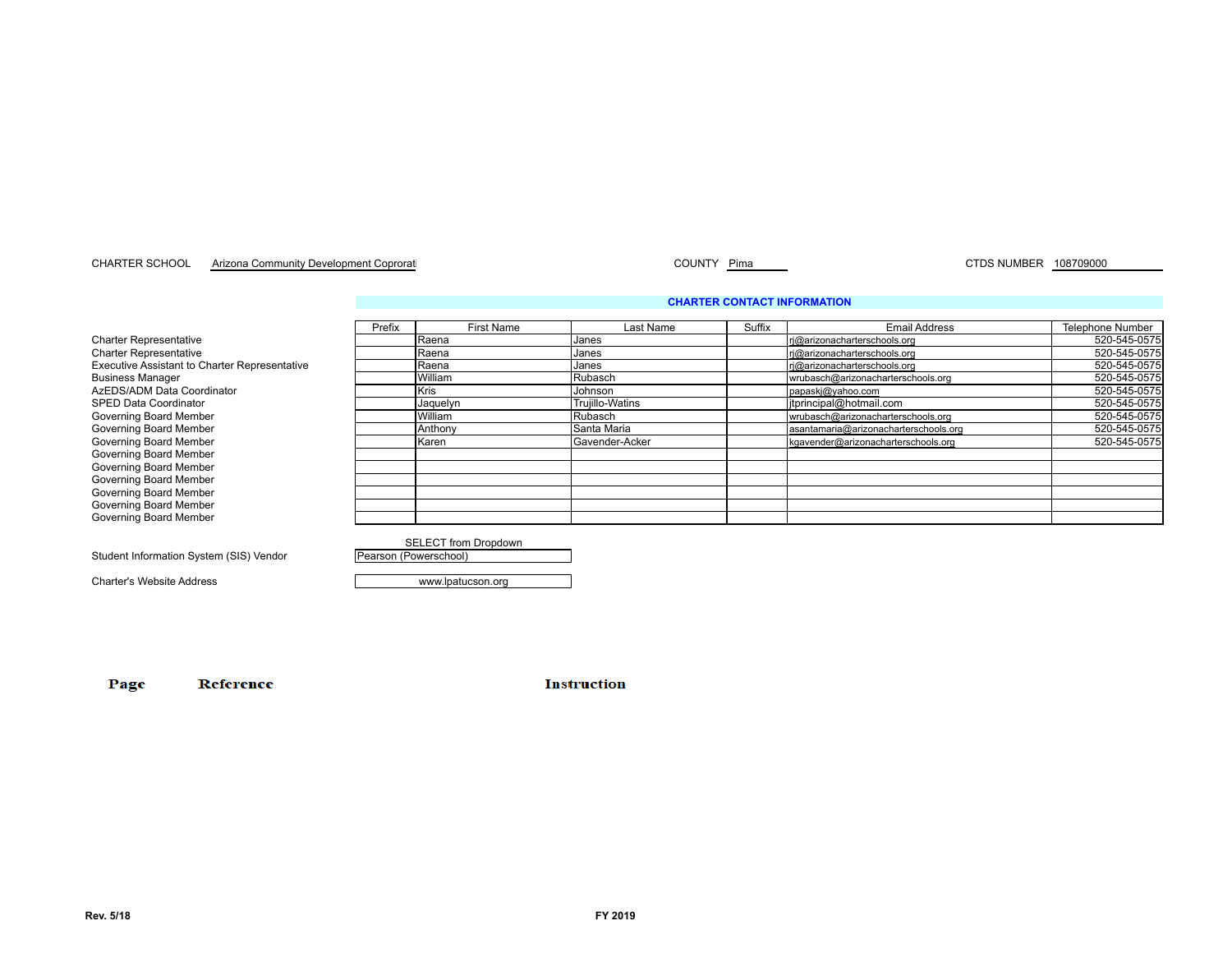| CHARTER SCHOOL Arizona Community Development Coproration            |                   |                |                 | <b>COUNTY</b>  | Pima           |                |                | <b>CTDS NUMBER</b> | 108709000      |      |
|---------------------------------------------------------------------|-------------------|----------------|-----------------|----------------|----------------|----------------|----------------|--------------------|----------------|------|
|                                                                     |                   |                |                 | Purchased      |                |                | <b>Totals</b>  |                    |                |      |
| <b>EXPENSES</b>                                                     |                   |                | Employee        | Services       |                |                | Prior          | <b>Budget</b>      | $\%$           |      |
|                                                                     |                   | Salaries       | <b>Benefits</b> | 6300, 6400,    | Supplies       | Other          | Year           | Year               | Increase/      |      |
| 1000 Schoolwide Project                                             |                   | 6100           | 6200            | 6500           | 6600           | 6800           | 2018           | 2019               | Decrease       |      |
| 100 Regular Education                                               |                   |                |                 |                |                |                |                |                    |                |      |
| 1000 Instruction                                                    |                   | 3,975,225      | 993.800         | 35,250         | 228,450        | 2,500          | 4,610,700      | 5,235,225          | $13.5\%$ 1.    |      |
| <b>Support Services</b>                                             |                   |                |                 |                |                |                |                |                    |                |      |
| 2100 Students                                                       | 2                 | 845,275        | 152,150         | 28,450         | 35,725         | 25,500         | 967,450        | 1,087,100          | 12.4% 2.       |      |
| 2200 Instruction                                                    | 3                 | 3,800          |                 | 19,250         | 600            | 10,500         | 32,200         | 34,150             | $6.1\%$ 3.     |      |
| 2300 General Administration                                         |                   | 191,500        | 34,470          | 272,350        | 75,400         | 42,350         | 606,595        | 616,070            | $1.6\%$ 4.     |      |
| 2400 School Administration                                          | 5.                | 187,500        | 33,750          | 854,750        | 31,125         | 35,000         | 1,072,700      | 1,142,125          | $6.5\%$ 5.     |      |
| 2500 Central Services                                               | 6.                | 5,500          | 1,500           | 162,350        | 550            | 38,500         | 257,355        | 208,400            | $-19.0\%$ 6.   |      |
| 2600 Operation & Maintenance of Plant                               | 7.                | 215,500        | 53,875          | 315,250        | 322,700        | 5.250          | 1,054,500      | 912,575            | $-13.5\%$ 7.   |      |
| 2900 Other Support Services                                         | 8.                |                |                 |                |                |                | 0              | 0                  |                |      |
| 3000 Operation of Noninstructional Services                         | 9.                | 9.500          | 2.375           | 15.125         |                |                | 16,250         | 27,000             | $66.2\%$ 9.    |      |
| 4000 Facilities Acquisition & Construction                          | 10.               |                |                 |                |                |                | 0              | 0                  |                | 110. |
| 5000 Debt Service                                                   | 11                |                |                 |                |                | 838,400        | 1,065,250      | 838,400            | $-21.3\%$ 11.  |      |
| 610 School-Sponsored Cocurricular Activities                        | 12.               |                |                 |                |                |                | 0              | 0                  |                | 12.  |
| 620 School-Sponsored Athletics                                      | 13.               |                |                 |                |                |                | 0              | 0                  |                | 13.  |
| 630, 700, 800, 900 Other Programs                                   | 14                |                |                 |                |                |                | $\overline{0}$ | $\Omega$           |                | 14.  |
| Subtotal (lines 1-14)                                               | 15.               | 5,433,800      | 1,271,920       | 1,702,775      | 694,550        | 998,000        | 9,683,000      | 10,101,045         | 4.3% 15.       |      |
| <b>200 Special Education</b>                                        |                   |                |                 |                |                |                |                |                    |                |      |
| 1000 Instruction                                                    | 16.               | 249,000        | 62,250          | 9,850          | 800            |                | 301,050        | 321,900            | $6.9\%$ 16.    |      |
| <b>Support Services</b>                                             |                   |                |                 |                |                |                |                |                    |                |      |
| 2100 Students                                                       | 17                | 57,250         | 14,325          | 52,100         | 1.600          | 1,750          | 127,750        | 127,025            | $-0.6\%$ 17.   |      |
| 2200 Instruction                                                    | 18.               |                |                 | 2,150          |                |                | 2.000          | 2.150              | 7.5% 18.       |      |
| 2300 General Administration                                         | 19.               |                |                 | 1.175          |                |                | 1.100          | 1,175              | 6.8% 19.       |      |
| 2400 School Administration                                          | 20.               |                |                 |                |                |                | 1,525          | 0                  | $-100.0\%$ 20. |      |
| 2500 Central Services                                               | 21.               |                |                 |                |                |                | 0              | 0                  |                | 21.  |
| 2600 Operation & Maintenance of Plant                               | 22                |                |                 |                |                |                | $\mathbf 0$    | $\mathbf{0}$       |                | 22.  |
| 2900 Other Support Services                                         | 23.               |                |                 |                |                |                | $\mathbf 0$    | $\mathbf 0$        |                | 23.  |
| 3000 Operation of Noninstructional Services                         | 24                |                |                 |                |                |                | $\overline{0}$ | $\overline{0}$     |                | 24.  |
| 4000 Facilities Acquisition & Construction                          | 25.               |                |                 |                |                |                | 0              | $\mathbf 0$        |                | 25.  |
| 5000 Debt Service                                                   | 26.               |                |                 |                |                |                | $\overline{0}$ | $\overline{0}$     |                | 26.  |
| 3060 Subpetial line decidio 26 Disability Title 8 PL 103-382 Add-On | 28.               | 306.250        | 76.575          | 65.275         | 2.400          | 1.750          | 433,425        | 452,250            | $4.3\%$ 27.    |      |
| 400 Pupil Transportation                                            | 28.               | 77,000         | 13,860          | 65,550         | 41,250         | 1,250          | 193,400        | 198,910            | $2.8\%$ 28.    |      |
| 530 Dropout Prevention Programs                                     | 29.               |                |                 |                |                |                | 0              | 0                  |                | 29.  |
| 540 Joint Career & Technical Ed. & Vocational Ed. Center            | 30.               |                |                 |                |                |                | 0              | $\Omega$           |                | 130. |
| 550 K-3 Reading                                                     | 31.               | 110,000        | 20,685          |                |                |                | 303,870        | 130,685            | $-57.0\%$ 31.  |      |
| Subtotal (lines 15 and 27-31)                                       | 32.               | 5,927,050      | 1.383.040       | 1,833,600      | 738,200        | 1,001,000      | 10,613,695     | 10,882,890         | 2.5% 32.       |      |
| Classroom Site Projects (from page 3, line 40)                      | 33.               | 725,000        | 108,225         | 0              | $\Omega$       |                | 744,128        | 833,225            | 12.0% 33.      |      |
| Instructional Improvement Project (from page 2, line 5)             | 34.               |                |                 |                |                |                | 68,735         | 69,250             | $0.7\%$ 34.    |      |
| Structured English Immersion Project (from page 4, line 11)         | 35.               | 0              | $\mathbf 0$     | 0              | $\mathbf 0$    | $\mathbf 0$    | 0              | 0                  |                | 35.  |
| Compensatory Instruction Project (from page 4, line 22)             | 36.               | $\overline{0}$ | $\Omega$        | $\overline{0}$ | $\overline{0}$ | $\overline{0}$ | $\overline{0}$ | $\Omega$           |                | 36.  |
| Federal and State Projects (from page 2, line 32)                   | $\overline{37}$ . |                |                 |                |                |                | 1.951.900      | 2,014,125          | $3.2\%$ 37.    |      |
| Total (lines 32-37)                                                 | 38.               | 6,652,050      | 1,491,265       | 1,833,600      | 738,200        | 1,001,000      | 13,378,458     | 13,799,490         | $3.1\%$ 38.    |      |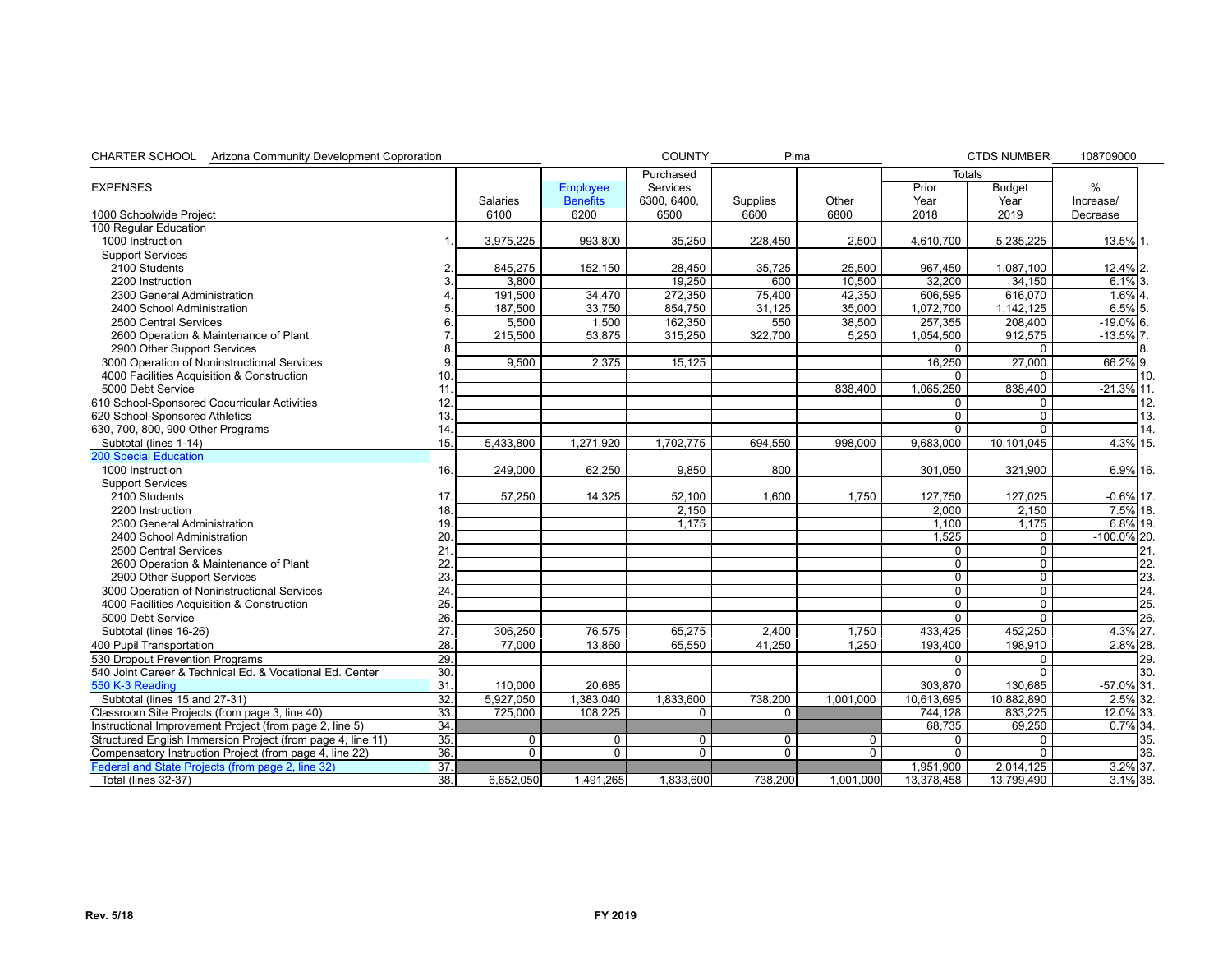#### CHARTER SCHOOL Arizona Community Development Coproration National Community Counter Country COUNTY Pima CTDS NUMBER 108709000

#### **FEDERAL AND STATE PROJECTS**

|                                                          |                 |                    |                                |                                                              |           |                                  | Program 200        |              |
|----------------------------------------------------------|-----------------|--------------------|--------------------------------|--------------------------------------------------------------|-----------|----------------------------------|--------------------|--------------|
|                                                          |                 | <b>Budget Year</b> |                                |                                                              |           | Program 200                      | <b>Budget Year</b> |              |
| 1100-1399 FEDERAL PROJECTS                               | Prior Year 2018 | 2019               |                                |                                                              |           | Prior Year 2018                  | 2019               |              |
| 1. 1100-1130 ESEA Title I-Helping Disadvantaged Children | 781.250         | 789,200            |                                | 1. Total All Disability Classifications                      |           | 433,425                          | 452,250            |              |
| 2. 1140-1150 ESEA Title II-Prof. Dev. And Technology     | 37,250          | $63,250$ 2.        | 2. Gifted Education            |                                                              |           | $\mathbf 0$                      |                    |              |
| 3. 1160 ESEA Title IV-21st Century Schools               | 0               |                    | 3. ELL Incremental Costs       |                                                              |           | $\mathbf 0$                      |                    | 13.          |
| 4. 1170-1180 ESEA Title V-Promote Informed Parent Choice | $\mathbf 0$     |                    |                                | 4. ELL Compensatory Instruction                              |           | $\mathbf 0$                      |                    | 4.           |
| 5. 1190 ESEA Title III-Limited Eng. & Immigrant Students | 33,200          | 34,900             | 5. Remedial Education<br>15.   |                                                              |           | $\mathbf 0$                      |                    | 15.          |
| 6. 1200 ESEA Title VII-Indian Education                  | 0               |                    | 6.                             | 6. Vocational and Technological Ed.                          |           | $\mathbf 0$                      |                    | 16.          |
| 7. 1210 ESEA Title VI-Flexibility and Accountability     | $\mathbf{0}$    |                    | 7. Career Education            |                                                              |           | $\Omega$                         |                    |              |
| 8. 1220 IDEA, Part B                                     | 178,200         | 189,125            | 8.<br>8. Total (lines 1-7)     |                                                              |           | 433,425                          | 452,250 8.         |              |
| 9. 1230 Johnson-O'Malley                                 | 0               |                    | 9.                             |                                                              |           |                                  |                    |              |
| 10. 1240 Workforce Investment Act                        | $\overline{0}$  |                    | 10.                            | <b>INSTRUCTIONAL IMPROVEMENT PROJECT</b>                     |           |                                  |                    |              |
| 11. 1250 AEA-Adult Education                             | $\mathbf 0$     |                    | 11.                            | Indicate amounts budgeted in Project 1020 for the following: |           |                                  |                    |              |
| 12. 1260-1270 Vocational Education-Basic Grants          | $\mathbf 0$     |                    | 12.                            |                                                              |           | Prior Year                       | <b>Budget Year</b> |              |
| 13. 1280 ESEA Title X-Homeless Education                 | $\overline{0}$  |                    | 13.                            |                                                              |           | 2018                             | 2019               |              |
| 14. 1290 Medicaid Reimbursement                          | $\mathbf 0$     |                    | 14.                            | 1. Teacher Compensation Increases                            |           | 68,735                           | 69,250             | $\mathbf{1}$ |
| 15. 1300 Charter School Implementation Proj. (Stimulus)  | $\mathbf 0$     |                    | 15.<br>2. Class Size Reduction |                                                              |           | 0 <sup>1</sup>                   |                    | 2.           |
| 16. 13 Impact Aid                                        | 0               |                    | 16.                            | 3. Dropout Prevention Programs                               |           | $\overline{0}$                   |                    | 3.           |
| 17. 1310-1399 Other Federal Projects                     | 922.000         | 937,650            | 17.                            | 4. Instructional Improvement Programs                        |           | $\Omega$                         |                    |              |
| 18. Total Federal Projects (lines 1-17)                  | 1,951,900       | $2,014,125$ 18.    |                                | 5. Total Instructional Improvement (lines 1-4)               |           | 68.735                           | 69,250             | 5.           |
| <b>1400-1499 STATE PROJECTS</b>                          |                 |                    |                                |                                                              |           |                                  |                    |              |
| 19. 1400 Vocational Education                            | 0               |                    | 19.                            | <b>PROPOSED RATIOS FOR</b>                                   |           | <b>SELECTED EXPENSES BY TYPE</b> |                    |              |
| 20. 1410 Early Childhood Block Grant                     | $\overline{0}$  |                    | 20.                            | <b>SPECIAL EDUCATION</b>                                     |           | (Must be included on page 1)     |                    |              |
| 21. 1420 Extended School Year-Pupils with Disabilities   | $\mathbf 0$     |                    | l21.<br>Teacher-Pupil          |                                                              | 1 to 15.0 | <b>Audit Services</b>            | 27,500             |              |
| 22. 1425 Adult Basic Education                           | $\mathbf 0$     |                    | 22.<br>Staff-Pupil             |                                                              | 1 to 13.0 | Classroom Instruction            | 6,590,285          |              |
| 23. 1430 Chemical Abuse Prevention Programs              | $\mathbf 0$     |                    | 23.                            |                                                              |           |                                  |                    |              |
| 24. 1435 Academic Contests                               | $\overline{0}$  |                    | 24.                            | <b>STATE EQUALIZATION ASSISTANCE BUDGETED</b>                |           |                                  |                    |              |
| 25. 1450 Gifted Education                                | $\mathbf 0$     |                    | 25.                            | <b>FOR FOOD SERVICE EXPENSES</b>                             |           |                                  |                    |              |
| 26. 1456 College Credit Exam Incentives                  | $\mathbf 0$     |                    | 26.                            | Enter the amount of State Equalization Assistance            |           |                                  |                    |              |
| 27. 1457 Results-based Funding                           | $\overline{0}$  |                    | 127.                           | budgeted for Food Service, Function 3100:                    |           |                                  | 27000              |              |
| 28. 1460 Environmental Special Plate                     | $\mathbf 0$     |                    | 28.                            |                                                              |           |                                  |                    |              |
| 29. 1465 Charter School Stimulus Fund                    | $\overline{0}$  |                    | 29.                            |                                                              |           |                                  |                    |              |
| 30. 1470-1499 Other State Projects                       | $\overline{0}$  |                    | İзо.                           |                                                              |           |                                  |                    |              |
| 31. Total State Projects (lines 19-30)                   | $\overline{0}$  | $0$ 31.            |                                |                                                              |           |                                  |                    |              |
| 32. Total Federal and State Projects (lines 18 and 31)   | 1.951.900       | $2,014,125$ 32.    |                                |                                                              |           |                                  |                    |              |
|                                                          |                 |                    |                                |                                                              |           |                                  |                    |              |
| <b>CAPITAL ACQUISITIONS</b>                              | Prior Year      | <b>Budget Year</b> |                                |                                                              |           |                                  |                    |              |
| 1. 0191 Land and Land Improvements                       | 0               |                    |                                |                                                              |           |                                  |                    |              |
| 2. 0192 Site Improvements                                | $\overline{0}$  |                    |                                |                                                              |           |                                  |                    |              |
| 3. 0194 Buildings and Building Improvements              | $\mathbf 0$     |                    | 3                              |                                                              |           |                                  |                    |              |
| 4.0196 Equipment                                         |                 |                    |                                |                                                              |           |                                  |                    |              |
|                                                          | $\mathbf 0$     |                    |                                |                                                              |           |                                  |                    |              |
| 5. 0198 Construction in Progress                         | $\overline{0}$  |                    | 5.                             |                                                              |           |                                  |                    |              |

7. Total Capital Acquisitions, if any, budgeted on lines 1-5 above for

the K-3 Reading Program

|                 |                            |            |                                                              | <b>SPECIAL EDUCATION PROGR</b> |
|-----------------|----------------------------|------------|--------------------------------------------------------------|--------------------------------|
| Prior Year 2018 | <b>Budget Year</b><br>2019 |            |                                                              |                                |
| 781,250         | 789,200 1.                 |            | 1. Total All Disability Classifications                      |                                |
| 37,250          | 63,250                     | 12.        | 2. Gifted Education                                          |                                |
| 0               |                            | 3.         | 3. ELL Incremental Costs                                     |                                |
| $\Omega$        |                            | 4.         | 4. ELL Compensatory Instruction                              |                                |
| 33,200          | 34,900                     | 5.         | 5. Remedial Education                                        |                                |
| 0               |                            | 6.         | 6. Vocational and Technological Ed.                          |                                |
| $\Omega$        |                            | 7.         | 7. Career Education                                          |                                |
| 178,200         | 189,125                    | 18.        | 8. Total (lines 1-7)                                         |                                |
| 0               |                            | 9.         |                                                              |                                |
| 0               |                            | 10.        | <b>INSTRUCTIONAL IMPROVEMENT PROJECT</b>                     |                                |
| 0               |                            | 11.        | Indicate amounts budgeted in Project 1020 for the following: |                                |
| 0               |                            | 12.        |                                                              |                                |
| 0               |                            | 13.        |                                                              |                                |
| 0               |                            | 14.        | 1. Teacher Compensation Increases                            |                                |
| 0               |                            | 15.        | 2. Class Size Reduction                                      |                                |
| $\Omega$        |                            | 16.        | 3. Dropout Prevention Programs                               |                                |
| 922,000         | 937,650                    | 17.        | 4. Instructional Improvement Programs                        |                                |
| 1,951,900       | $2,014,125$   18.          |            | 5. Total Instructional Improvement (lines 1-4)               |                                |
| 0<br>0          |                            | 19.<br>20. | <b>PROPOSED RATIOS FOR</b><br><b>SPECIAL EDUCATION</b>       |                                |
| 0               |                            | 21.        | Teacher-Pupil                                                | 1 to<br>15.0                   |
| 0               |                            | 22.        | Staff-Pupil                                                  | 13.0<br>1 to                   |
| 0               |                            | 23.        |                                                              |                                |
| 0               |                            | 24.        | <b>STATE EQUALIZATION ASSISTANCE BUDGETED</b>                |                                |
| 0               |                            | 25.        | <b>FOR FOOD SERVICE EXPENSES</b>                             |                                |
| 0               |                            | 26.        | Enter the amount of State Equalization Assistance            |                                |
| 0               |                            | 27.        | budgeted for Food Service, Function 3100:                    |                                |
| 0               |                            | 28.        |                                                              |                                |
| 0               |                            | 29.        |                                                              |                                |
| 0               |                            | 30.        |                                                              |                                |
| $\overline{0}$  | 0                          | 31.        |                                                              |                                |
| 1.951.900       | 2.014.125                  | 32.        |                                                              |                                |

#### **SPECIAL EDUCATION PROGRAMS BY**

| <b>TYPE</b>      |                    |    |
|------------------|--------------------|----|
|                  | Program 200        |    |
| Program 200      | <b>Budget Year</b> |    |
| Prior Year 2018  | 2019               |    |
| 433,425          | 452,250            |    |
|                  |                    | 2. |
|                  |                    | 3. |
| Ω                |                    |    |
| n                |                    | 5. |
|                  |                    | 6. |
|                  |                    |    |
| $\Lambda$<br>າລລ | חבר<br>ィピつ         |    |

#### Teacher Compensation Increases and the compensation of the compensation Increases 69,250 1.<br>Class Size Reduction 68,735 69,250 1. Prior Year 2018 Budget Year 2019

# **19. 19. 1400 PROPOSED RATIOS FOR** 19. 1400 VOCATION 19. **PROPOSED RATIOS FOR** 19. **PROPOSED EXPENSES BY TYPE 20. SPECIAL EDUCATION (**Must be included on page 1)<br>27.500 Teacher-Pupil **SPECIAL EDUCATION** 15.0 Audit Services

### **24. 1435 STATE EQUALIZATION ASSISTANCE BUDGETED**

| Prior Year | <b>Budget Year</b> |    |
|------------|--------------------|----|
| 0          |                    |    |
| 0          |                    | 2. |
| 0          |                    | 3  |
| 0          |                    |    |
|            |                    | 5. |
|            |                    | 6  |
|            |                    |    |
|            |                    |    |
|            |                    |    |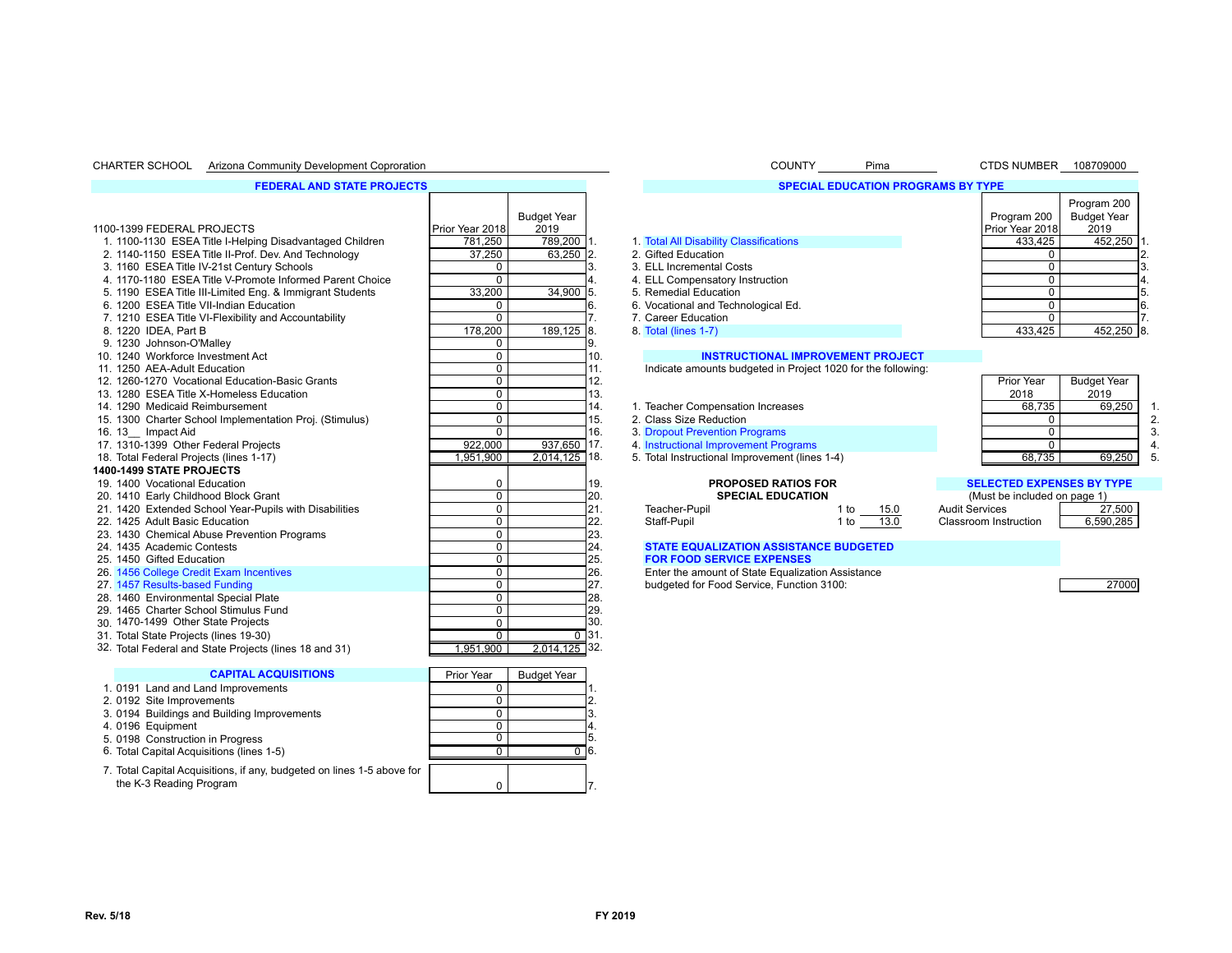CHARTER SCHOOL Arizona Community Development Coproration Community COUNTY Pima COUNTY Pima CTDS NUMBER 108709000

|                                                                        |              | Employee        | Purchased        |                |                   | <b>Totals</b>      | $\%$      |
|------------------------------------------------------------------------|--------------|-----------------|------------------|----------------|-------------------|--------------------|-----------|
| <b>Expenses</b>                                                        | Salaries     | <b>Benefits</b> | Services         | Supplies       | <b>Prior Year</b> | <b>Budget Year</b> | Increase/ |
|                                                                        | 6100         | 6200            | 6300, 6400, 6500 | 6600           | 2018              | 2019               | Decrease  |
| Classroom Site Project 1011 - Base Salary                              |              |                 |                  |                |                   |                    |           |
| 100 Regular Education                                                  |              |                 |                  |                |                   |                    |           |
| 1000 Instruction                                                       | 145,000      | 21,645          |                  |                | 148.826           | 166.645            | 12.0% 1.  |
| 2100 Support Services - Students                                       |              |                 |                  |                |                   |                    |           |
| 2200 Support Services - Instruction                                    |              |                 |                  |                | 0                 | $\overline{0}$     |           |
| Program 100 Subtotal (lines 1-3)                                       | 145,000      | 21.645          |                  |                | 148,826           | 166,645            | 12.0% 4.  |
| 200 Special Education                                                  |              |                 |                  |                |                   |                    |           |
| 1000 Instruction                                                       |              |                 |                  |                | $\Omega$          | $\Omega$           | 5.        |
| 2100 Support Services - Students                                       |              |                 |                  |                | $\overline{0}$    | $\overline{0}$     | 6.        |
| 2200 Support Services - Instruction                                    |              |                 |                  |                | $\overline{0}$    | $\overline{0}$     | 17.       |
| Program 200 Subtotal (lines 5-7)                                       | <sup>0</sup> | 0               |                  |                | $\overline{0}$    | $\overline{0}$     | 8.        |
| Other Programs (Specify)                                               |              |                 |                  |                |                   |                    |           |
| 1000 Instruction                                                       |              |                 |                  |                | 0                 | $\Omega$           | Ι9.       |
| 2100 Support Services - Students<br>10                                 |              |                 |                  |                | 0                 | ᠬ                  | 10        |
| 2200 Support Services - Instruction<br>11                              |              |                 |                  |                | $\Omega$          | ᢆ                  | 11.       |
| Other Programs Subtotal (lines 9-11)<br>12.                            | $\Omega$     | 0               |                  |                | ᠊ᢆᢆ               | ᡴ                  | 12.       |
|                                                                        |              |                 |                  |                |                   |                    |           |
| 13.<br>Total Expenses (lines 4, 8, and 12)                             | 145,000      | 21.645          |                  |                | 148,826           | 166,645            | 12.0% 13. |
| Classroom Site Project 1012 - Performance Pay<br>100 Regular Education |              |                 |                  |                |                   |                    |           |
|                                                                        |              |                 |                  |                |                   |                    |           |
| 1000 Instruction<br>14                                                 | 290.000      | 43,290          |                  |                | 297.651           | 333,290            | 12.0% 14. |
| 2100 Support Services - Students<br>15.                                |              |                 |                  |                | $\Omega$          | 0                  | 15.       |
| 2200 Support Services - Instruction<br>16.                             |              |                 |                  |                | $\Omega$          | $\overline{0}$     | 16.       |
| Program 100 Subtotal (lines 14-16)<br>17.                              | 290,000      | 43,290          |                  |                | 297,651           | 333,290            | 12.0% 17. |
| 200 Special Education                                                  |              |                 |                  |                |                   |                    |           |
| 1000 Instruction<br>18.                                                |              |                 |                  |                | 0                 | $\Omega$           | 18.       |
| 19<br>2100 Support Services - Students                                 |              |                 |                  |                | $\overline{0}$    | $\overline{0}$     | 19.       |
| 2200 Support Services - Instruction<br>20                              |              |                 |                  |                | $\overline{0}$    | 0                  | 20        |
| 21.<br>Program 200 Subtotal (lines 18-20)                              |              | 0               |                  |                | $\overline{0}$    | 0                  | 21        |
| Other Programs (Specify)                                               |              |                 |                  |                |                   |                    |           |
| 22<br>1000 Instruction                                                 |              |                 |                  |                | $\Omega$          | $\Omega$           | 22.       |
| 23.<br>2100 Support Services - Students                                |              |                 |                  |                | ᠊ᢐ                | ᠬ                  | 23        |
| 24.<br>2200 Support Services - Instruction                             |              |                 |                  |                |                   |                    |           |
|                                                                        |              |                 |                  |                | 0                 | 0                  | 24.       |
| 25.<br>Other Programs Subtotal (lines 22-24)                           | <sup>0</sup> | $\sigma$        |                  |                | O.                | ᠬ                  | 25.       |
| Total Expenses (lines 17, 21, and 25)<br>26.                           | 290.000      | 43.290          |                  |                | 297.651           | 333,290            | 12.0% 26. |
| Classroom Site Project 1013 - Other                                    |              |                 |                  |                |                   |                    |           |
| 100 Regular Education                                                  |              |                 |                  |                |                   |                    |           |
| 1000 Instruction<br>27.                                                | 290,000      | 43,290          |                  |                | 297.651           | 333,290            | 12.0% 27. |
| 28.<br>2100 Support Services - Students                                |              |                 |                  |                | 0                 | $^{\circ}$         | 28.       |
| 2200 Support Services - Instruction<br>29.                             |              |                 |                  |                | $\overline{0}$    | $\overline{0}$     | 29.       |
| Program 100 Subtotal (lines 27-29)<br>30.                              | 290,000      | 43,290          | $\Omega$         | $\overline{0}$ | 297,651           | 333,290            | 12.0% 30  |
| 200 Special Education                                                  |              |                 |                  |                |                   |                    |           |
| 1000 Instruction<br>31                                                 |              |                 |                  |                | $\mathbf 0$       | $\Omega$           | 31.       |
| 32.<br>2100 Support Services - Students                                |              |                 |                  |                | $\overline{0}$    | $\overline{0}$     | 32        |
| 2200 Support Services - Instruction<br>33.                             |              |                 |                  |                | $\overline{0}$    | $\overline{0}$     | 33.       |
| 34<br>Program 200 Subtotal (lines 31-33)                               | <sup>n</sup> | n.              | $\overline{0}$   | $\overline{0}$ | $\overline{0}$    | $\overline{0}$     | 34.       |
| 530 Dropout Prevention Programs                                        |              |                 |                  |                |                   |                    |           |
| 1000 Instruction<br>35.                                                |              |                 |                  |                | $\Omega$          | $\Omega$           | 35.       |
| Other Programs (Specify)                                               |              |                 |                  |                |                   |                    |           |
| 1000 Instruction<br>36.                                                |              |                 |                  |                | $\Omega$          | $\Omega$           | 36.       |
| 37.<br>2100, 2200 Support Services - Students/Instruction              |              |                 |                  |                | ช                 | ᢐ                  | 37.       |
|                                                                        |              |                 |                  |                |                   |                    |           |
| Other Programs Subtotal (lines 36-37)<br>38.                           | 0            | 0               | 0                | $\overline{0}$ | 0                 | $^{\circ}$         | 38.       |
| 39.<br>Total Expenses (lines 30, 34, 35, and 38)                       | 290.000      | 43,290          | $\overline{0}$   | $\overline{0}$ | 297,651           | 333,290            | 12.0% 39. |
| Total Classroom Site Projects (lines 13, 26, and 39)<br>40.            | 725.000      | 108,225         | $\overline{0}$   | $\overline{0}$ | 744,128           | 833.225            | 12.0% 40. |
|                                                                        |              |                 |                  |                |                   |                    |           |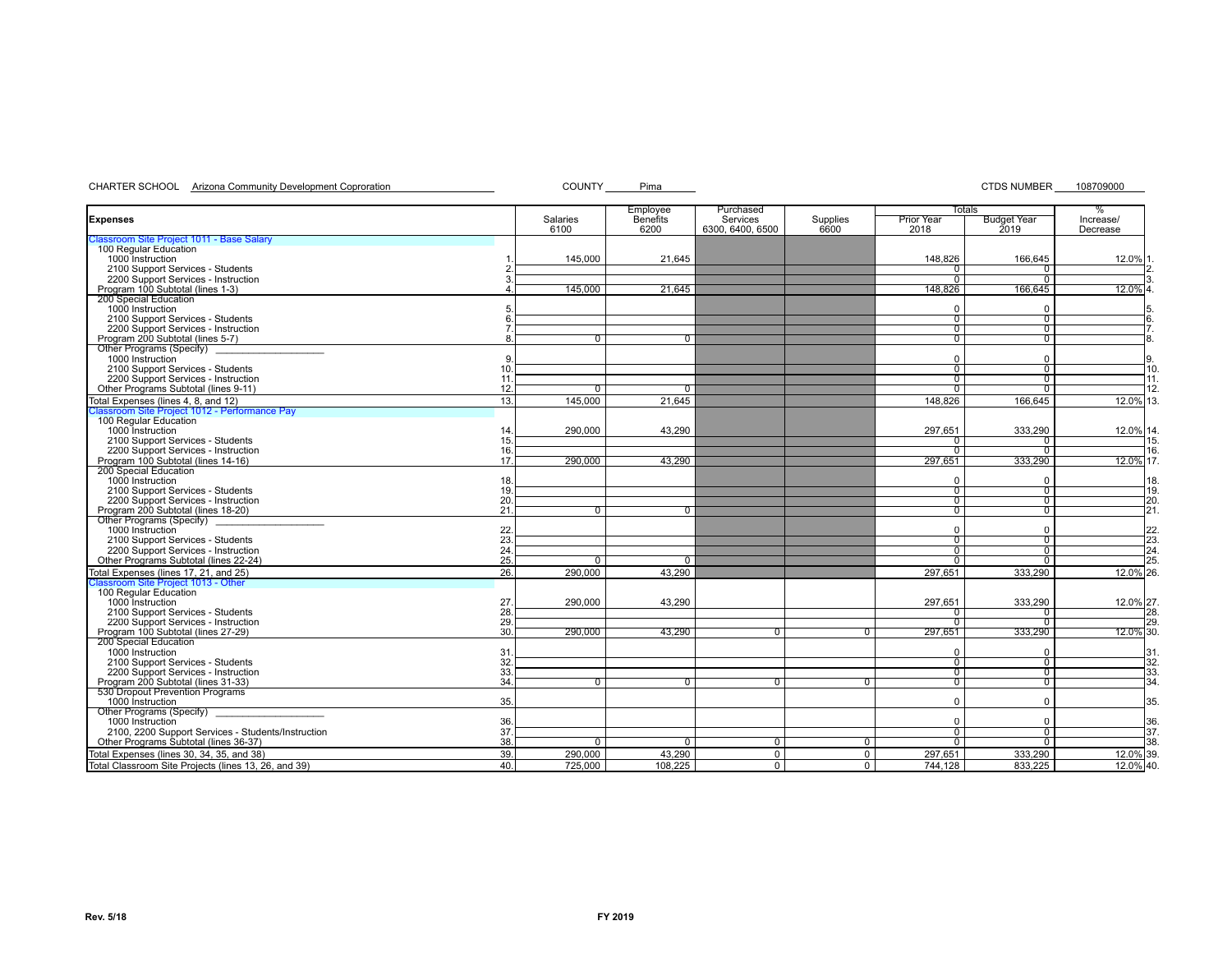#### CHARTER SCHOOL Arizona Community Development Coproration external community of the COUNTY Pima Pima 2007 CTDS NUMBER 108709000

|                                                |     | Number of     |                       |                  |                         | Purchased           |                  |               |                    | <b>Totals</b>              |                       |
|------------------------------------------------|-----|---------------|-----------------------|------------------|-------------------------|---------------------|------------------|---------------|--------------------|----------------------------|-----------------------|
|                                                |     | Personnel     |                       |                  | Employee                | Services            |                  |               |                    |                            | $\%$                  |
| <b>Expenses</b>                                |     | Prior<br>Year | <b>Budget</b><br>Year | Salaries<br>6100 | <b>Benefits</b><br>6200 | 6300, 6400,<br>6500 | Supplies<br>6600 | Other<br>6800 | Prior Year<br>2018 | <b>Budget Year</b><br>2019 | Increase/<br>Decrease |
| Structured English Immersion Project - 1071    |     |               |                       |                  |                         |                     |                  |               |                    |                            |                       |
| 260 Special Education-ELL Incremental Costs    |     |               |                       |                  |                         |                     |                  |               |                    |                            |                       |
| 1000 Instruction                               |     | 0.00          |                       |                  |                         |                     |                  |               |                    | $\Omega$                   |                       |
| <b>Support Services</b>                        |     |               |                       |                  |                         |                     |                  |               |                    |                            |                       |
| 2100 Students                                  |     | 0.00          |                       |                  |                         |                     |                  |               |                    |                            |                       |
| 2200 Instruction                               |     | 0.00          |                       |                  |                         |                     |                  |               |                    |                            |                       |
| 2300 General Administration                    |     | 0.00          |                       |                  |                         |                     |                  |               |                    |                            |                       |
| 2400 School Administration                     |     | 0.00          |                       |                  |                         |                     |                  |               |                    |                            |                       |
| 2500 Central Services                          | 6.  | 0.00          |                       |                  |                         |                     |                  |               |                    |                            |                       |
| 2600 Operation & Maintenance of Plant          |     | 0.00          |                       |                  |                         |                     |                  |               |                    |                            |                       |
| 2900 Other Support Services                    |     | 0.00          |                       |                  |                         |                     |                  |               |                    |                            |                       |
| Program 260 Subtotal (lines 1-8)               |     | 0.00          | 0.00                  |                  | $\Omega$                | ∩                   | C                | $\Omega$      | $\Omega$           |                            |                       |
| 430 Pupil Transportation-ELL Incremental Costs |     |               |                       |                  |                         |                     |                  |               |                    |                            |                       |
| <b>Support Services</b>                        |     |               |                       |                  |                         |                     |                  |               |                    |                            |                       |
| 2700 Student Transportation                    | 10. | 0.00          |                       |                  |                         |                     |                  |               | $\Omega$           |                            | l10.                  |
| Total Expenses (lines 9 and 10)                | 11. | 0.00          | 0.00                  |                  | 0                       | 0                   | C                | $\Omega$      | $\Omega$           | 0                          |                       |

|                                                       |      | Number of |               |          |                 | Purchased   |          |       | <b>Totals</b>     |                    |               |      |
|-------------------------------------------------------|------|-----------|---------------|----------|-----------------|-------------|----------|-------|-------------------|--------------------|---------------|------|
|                                                       |      | Personnel |               |          | Employee        | Services    |          |       |                   |                    | $\frac{9}{6}$ |      |
| Expenses                                              |      | Prior     | <b>Budget</b> | Salaries | <b>Benefits</b> | 6300, 6400, | Supplies | Other | <b>Prior Year</b> | <b>Budget Year</b> | Increase/     |      |
|                                                       |      | Year      | Year          | 6100     | 6200            | 6500        | 6600     | 6800  | 2018              | 2019               | Decrease      |      |
| Compensatory Instruction Project - 1072               |      |           |               |          |                 |             |          |       |                   |                    |               |      |
| 265 Special Education-ELL Compensatory Instruction    |      |           |               |          |                 |             |          |       |                   |                    |               |      |
| 1000 Instruction                                      | 12.  | 0.00      |               |          |                 |             |          |       | $\Omega$          |                    |               | 112. |
| <b>Support Services</b>                               |      |           |               |          |                 |             |          |       |                   |                    |               |      |
| 2100 Students                                         | 13.  | 0.00      |               |          |                 |             |          |       | 0                 |                    |               | 113. |
| 2200 Instruction                                      | 14.1 | 0.00      |               |          |                 |             |          |       | 0                 |                    |               | 14.  |
| 2300 General Administration                           | 15.  | 0.00      |               |          |                 |             |          |       | 0                 |                    |               | 15.  |
| 2400 School Administration                            | 16.  | 0.00      |               |          |                 |             |          |       | 0                 |                    |               | 16.  |
| 2500 Central Services                                 | 17.  | 0.00      |               |          |                 |             |          |       | 0                 |                    |               | 17.  |
| 2600 Operation & Maintenance of Plant                 | 18.  | 0.00      |               |          |                 |             |          |       | 0                 |                    |               | 18.  |
| 2900 Other Support Services                           | 19.  | 0.00      |               |          |                 |             |          |       |                   |                    |               | 19.  |
| Program 265 Subtotal (lines 12-19)                    | 20.  | 0.00      | 0.00          |          |                 | $\Omega$    |          |       | $\Omega$          |                    |               | 20.  |
| 435 Pupil Transportation-ELL Compensatory Instruction |      |           |               |          |                 |             |          |       |                   |                    |               |      |
| <b>Support Services</b>                               |      |           |               |          |                 |             |          |       |                   |                    |               |      |
| 2700 Student Transportation                           | 21   | 0.00      |               |          |                 |             |          |       | 0                 |                    |               | 21.  |
| Total Expenses (lines 20 and 21)                      | 22.  | 0.00      | 0.00          |          |                 | 0           |          | 0     | 0                 |                    |               | 22   |